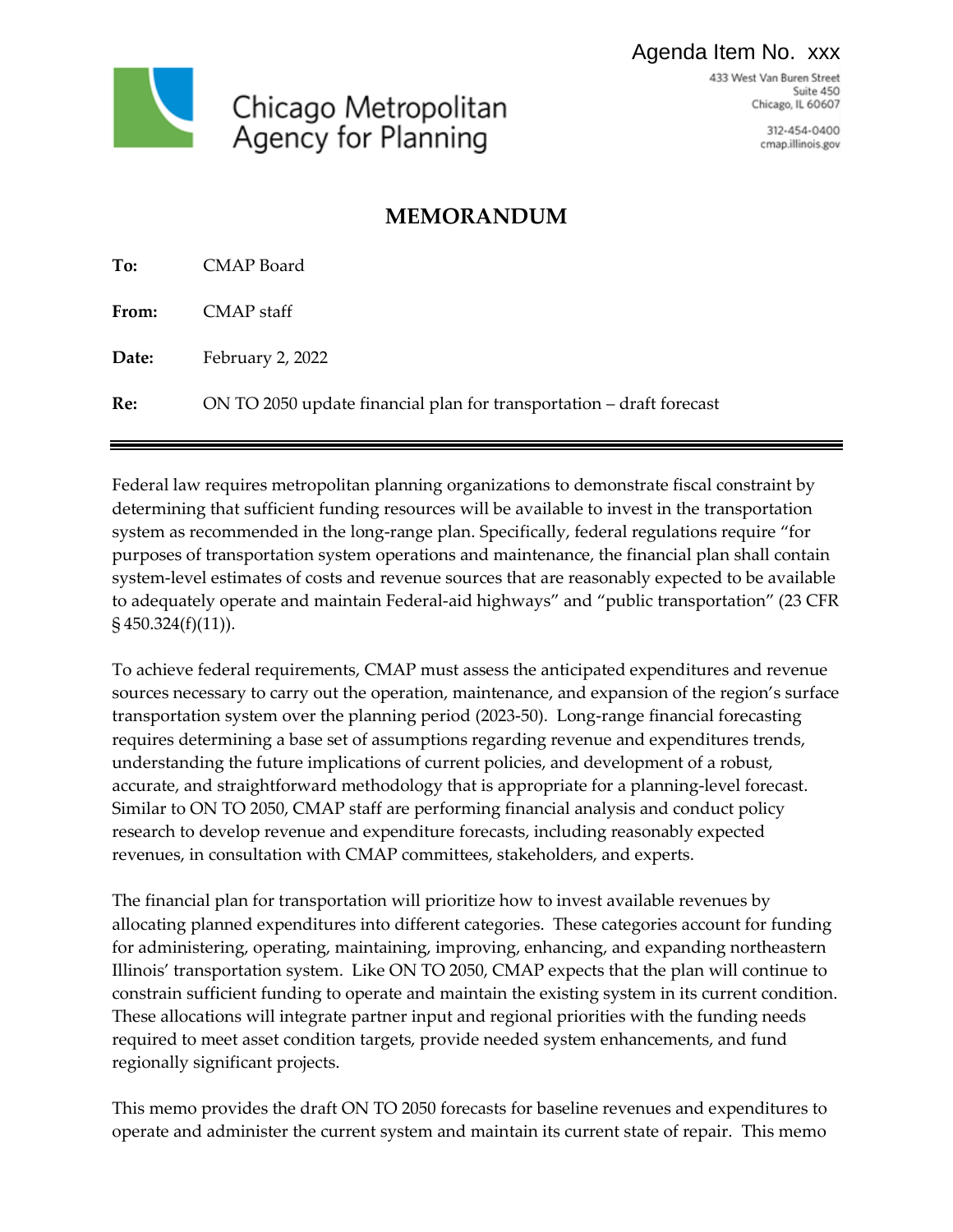also describes proposed policy recommendations and forecasts for four reasonably expected revenues, primarily drawing from existing ON TO 2050 recommendations

## **Baseline revenues and expenditures**

As required by federal regulations, revenues and expenditures were forecast in year of expenditure dollars rather than real or constant dollars, meaning that inflationary increases are included in the forecasts. The following table summarizes the updated estimates for revenues and expenditures over the 28-year planning period (2023-2050). A methodology for each source is at the end of this memorandum. Note that baseline revenues include local, state, and federal revenue streams already in place.

| <b>Federal revenues</b>                               | \$80.8  |
|-------------------------------------------------------|---------|
| <b>State revenues</b>                                 | \$200.4 |
| Local revenues                                        | \$208.4 |
| <b>Total baseline revenues</b>                        | \$489.6 |
| Roadway operating/administering expenditures          | \$120.0 |
| Transit operating/administering expenditures          | \$136.3 |
| Roadway capital maintenance                           | \$109.4 |
| Transit capital maintenance                           | \$63.7  |
| <b>Total expenditures</b>                             | \$429.5 |
| Difference between baseline revenues and expenditures |         |

| Draft forecast of baseline revenues and expenditures, 2023-50, in billions |  |
|----------------------------------------------------------------------------|--|
|----------------------------------------------------------------------------|--|

CMAP staff estimates that the revenues forecasted to be available over the planning horizon will be sufficient to operate and maintain the transportation system in its current condition. However, the expected funding would be insufficient to cover regional priorities for improving asset condition, enhancements, or expansions to the system. To meet the region's asset condition targets, fiscally constrain enhancements and expansions within the long-range planning context, and ensure sufficient operational funding, the region will need to continue to prioritize existing ON TO 2050 recommendations for new and innovative revenue sources as major policy priorities in the update to ON TO 2050.

**Baseline revenues.** The baseline revenue forecast includes all existing revenue sources the region receives for transportation purposes. The forecasts assume that northeastern Illinois will continue to receive revenues from federal, state, and local sources for constructing, operating, administering, and maintaining the current roadway and transit system. This includes periodic transit fare and toll rate increases, which will be necessary to ensure sufficient revenues to pay for these systems over the 28-year planning period.

ON TO 2050 recommends that transportation user fees be implemented carefully to avoid undue burdens on residents with low income. To pursue this recommendation, CMAP conducted a study, *Improving Equity in Transportation Fees, Fines, and Fares*, that assessed the impacts of many of the transportation fees and fares included in this forecast. The project's findings indicated that the burden of fees associated with driving, like the motor fuel tax, vehicle registration fees, and tolls, are borne less by households with low income since they tend to drive fewer miles and own fewer vehicles. However, the overall cost of driving is a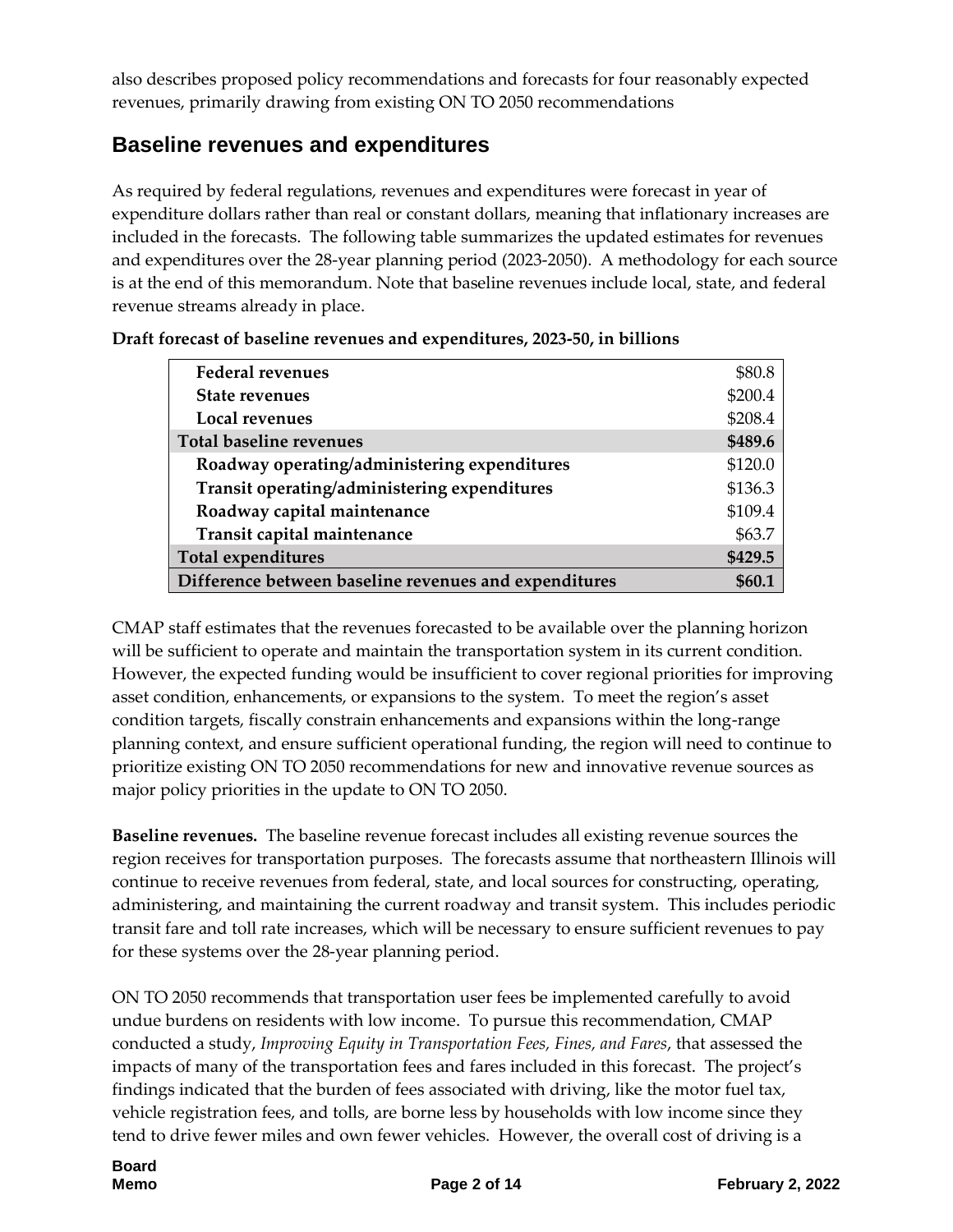burden for households with low income, due to the numerous costs of owning and operating a vehicle, rather than associated fees. In addition, the project highlighted the need to implement reduced transit fares for households with low income to ensure that these residents, who tend to rely more on transit, may access economic opportunities and conduct everyday activities.

Since the adoption of ON TO 2050, the State of Illinois approved Rebuild Illinois, a capital plan that provides for increases in several revenue sources, including the state motor fuel tax, state motor vehicle registration fees, and other transportation user fees. These revenues were already included in ON TO 2050's forecast as either assumed future capital programs or reasonably expected revenues, depending on the source. The forecast also assumes two more state capital programs will be enacted during the planning period, which will ensure the region's ability to make capital investments in the transportation system.

In addition, the Infrastructure Investment and Jobs Act (IIJA) was enacted on November 15, 2021. Northeastern Illinois will receive a portion of the more than \$567 billion in transportation funding between 2022 and 2026. The funding represents a funding increase over existing federal transportation programs. The forecast will assume that this level of funding continues through the planning period, with trends in annual increases similar to those previously experienced over the past twelve years. To ensure continued federal funding for transportation without the need for non-transportation revenue infusions, the federal government should increase the federal gas tax and index it to an inflationary measure, and implement innovative user fees as described in ON TO 2050.

As the planning period begins in 2023 and lasts until 2050, the pandemic impacted some of the revenue forecasts. Toll revenue is assumed to start out at a lower level than previously assumed, resulting in a lower overall revenue forecast. Similarly, transit fare revenue and other transit operating revenue begins at a lower point than anticipated in the original ON TO 2050 forecast. The forecast assumes that ridership will return to prior levels by the beginning of the planning period, rather than continue to grow to the extent previously assumed. Should ridership and resulting fare revenue not substantially return to prior levels by the beginning of the planning period, it is assumed that fare revenue will be supplemented by other federal or state operating support.

**Expenditures to operate and administer the existing system.** This category includes the cost of administering, operating, and servicing debt for the region's roadway and transit system. This assumes no operational enhancements, but the continued operation of the existing system. This includes employee costs, rent, utilities, non-capital repairs, fuel, debt service, as well as other costs needed to administer daily operations of the transportation system.

Forecasts for the operation and administration of IDOT District 1, Illinois Tollway, county transportation departments, the RTA, and transit service boards were estimated from historical expenditures. Municipal and township operating and administration forecasts were derived from U.S. Census of Governments data on highway operating expenses from 2017, the most recent year available.

**Expenditures to maintain the system in its current condition.** The forecast includes the cost of capital maintenance on the region's roadway and transit system based on maintaining current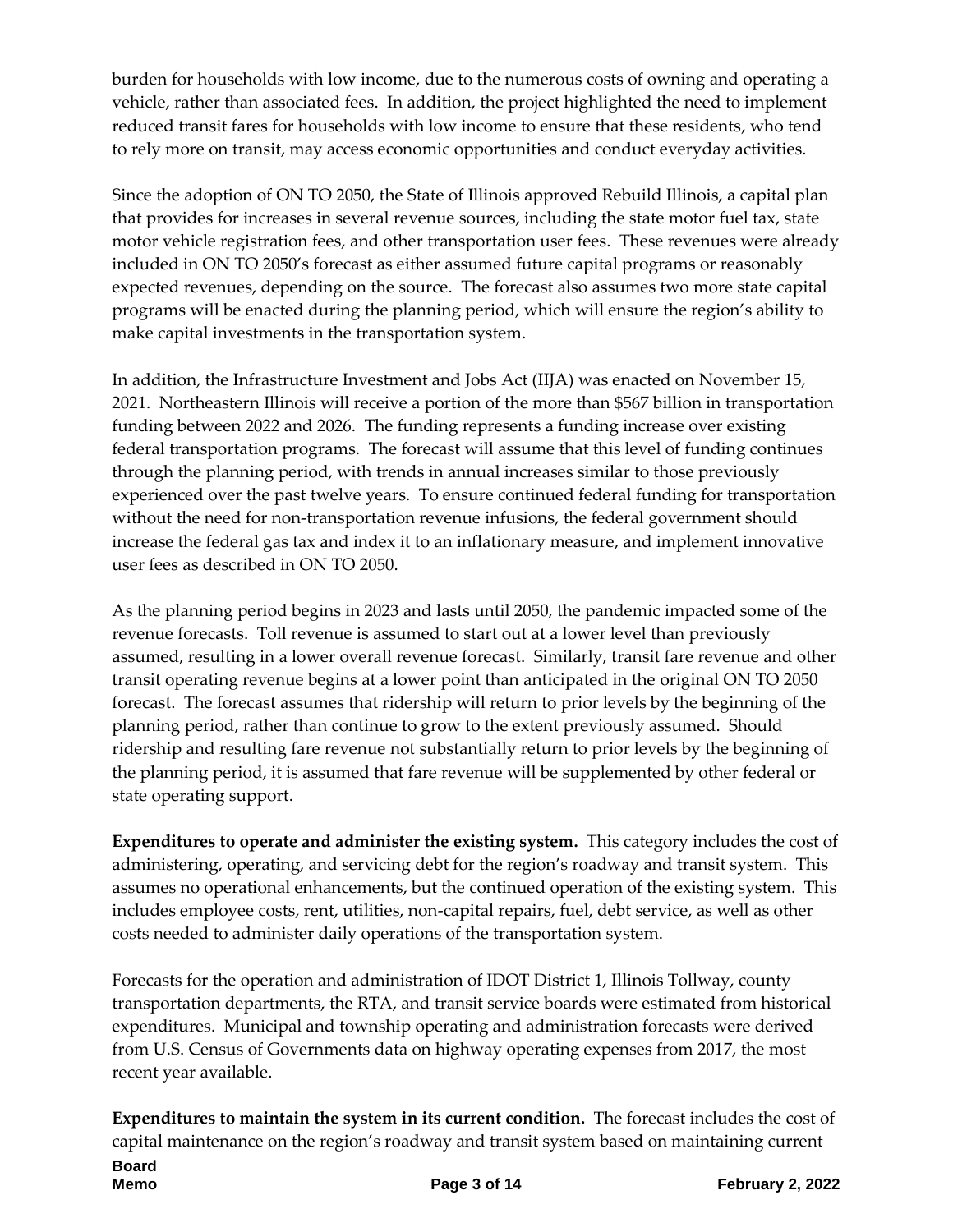conditions. These expenditure forecasts include capital maintenance expenditures completed in tandem with Regionally Significant Projects. This forecast does not include any costs that would address a need for increased capacity on the transportation system.

Overall, the condition of the system has declined since the adoption of ON TO 2050. The most recent data available indicate that 85.8 percent of the bridge deck area are in acceptable condition, a decline from 90.7 percent in 2016. Due to a change in the methodology for calculating road condition, similar comparisons are not available for roadways. Similarly, fewer transit assets overall are in a state of good repair. The following table provides more detail by transit asset category.

| Category                           | Measure                      | 2016    | 2020  |
|------------------------------------|------------------------------|---------|-------|
|                                    | <b>Buses</b>                 | $8.4\%$ | 6.7%  |
| Vehicles (% beyond useful<br>life) | Rail                         | 16.9%   | 30.2% |
|                                    | Non - fixed route            | 28.9%   | 43.4% |
| <b>Track Condition</b>             | % w/performance restrictions | N/A     | 5.7%  |
| Facilities                         | Marginal or fair             | 21.0%   | 20.6% |
| Non - Revenue Vehicles (%          | Vehicles                     | 22.7%   | 37.7% |
| beyond useful life)                | Equipment (Rail)             | 44.5%   | 62.6% |

**Transit asset condition in northeastern Illinois by federal performance measure category**

Source: National Transit Database

The expenditure forecast is based on the investment needed to keep these conditions constant and not increase the backlog of facilities in fair or poor condition. As such, it will cost less over the planning period to maintain transit and bridge assets in worse condition. However, the plan will include funding allocations to meet targets for pavement, bridge, and transit asset condition that will represent an improvement over current conditions. These findings also underscore the importance of preventative maintenance as it will cost more to meet these targets than it would have if condition had been maintained.

Condition forecasts were developed in consultation with implementers. For roadways with condition data, CMAP staff used IDOT's asset management spreadsheet tool to forecast the cost to maintain pavement condition in its current condition. Staff used the spreadsheet tool provided by IDOT to forecast pavement condition and expenditures on state roadways, as well as other National Highway System roadways. Similarly, the RTA's Capital Optimization Support Tool (COST) was used to forecast transit asset condition and investment needs. CMAP used an in-house model based on National Bridge Inventory data to forecast bridge maintenance needs. Staff forecasted maintenance on other roadway assets, such as local roads, based on assumptions of the typical cycles with which roadway maintenance projects are performed today. These capital assets make up a large portion of the forecast, in part because local roadways make up the majority of the region's roadway network.

# **Reasonably expected revenue recommendations**

New and modernized revenues must be implemented to ensure the future viability of the region's transportation system. Despite new funding, federal, state, and local revenue sources remain unsustainable in the long term to fully fund regional priorities for the maintenance,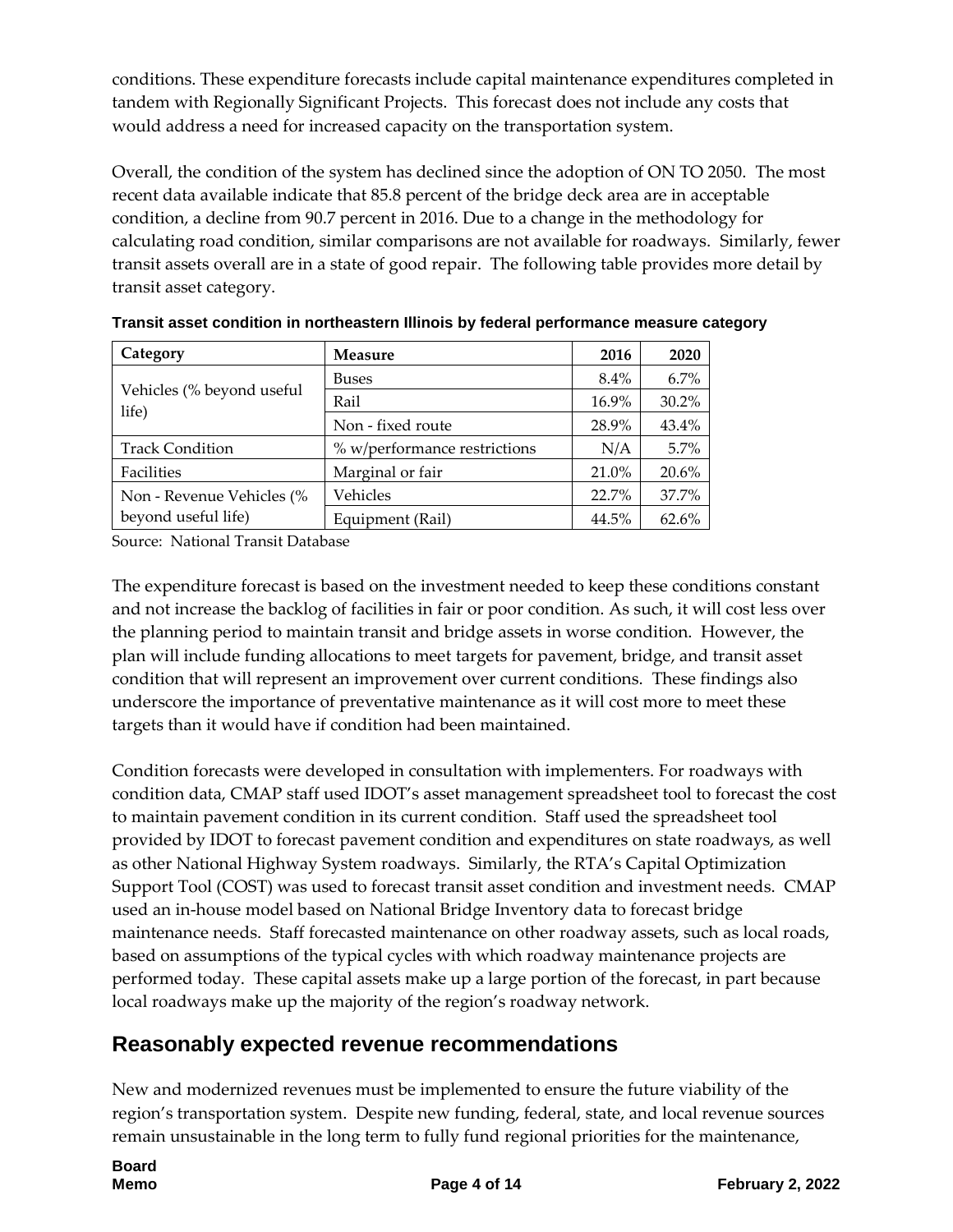operation, enhancement, and expansion of the region's transportation system. Federal guidance permits the inclusion of new sources of revenue that can be reasonably expected to be made available to carry out the transportation plan. The following table summarizes a total of \$20 billion in proposed reasonably expected revenues for the plan update.

| Revenue source                   | 2023-50 estimate | <b>Notes</b>                        |
|----------------------------------|------------------|-------------------------------------|
| Replace state MFT with a revenue | \$7 billion      | Retains ON TO 2050 source           |
| neutral road usage charge        |                  |                                     |
| Expand the sales tax base to     | \$9 billion      | Retains ON TO 2050 source           |
| additional services              |                  |                                     |
| Local parking pricing expansion  | \$2 billion      | Retains ON TO 2050 source           |
| Regional revenue source          | \$4 billion      | Revise existing ON TO 2050          |
|                                  |                  | recommendation to suggest a TNC fee |
| Total                            | \$22 billion     |                                     |

ON TO 2050's recommendation for a state motor fuel tax increase has already been enacted, thus is already included in the baseline forecast. The plan update will retain ON TO 2050's recommendation for a federal cost of freight services fee (a national sales tax on the cost of shipping freight), but the revenue will not be added as a reasonably expected revenue source. It is assumed that the federal government will have to enact this revenue source, as well as ON TO 2050's recommendation to increase the federal gas tax, in order to continue to fund federal transportation programs at the levels authorized in IIJA without general fund transfers. The baseline forecast already assumes continued federal funding at these levels throughout the planning period.

Certain new funding sources, like expanded tolling and value capture, are specific to particular projects. Therefore, in the financial plan, they can be used to offset the cost of specific Regionally Significant Projects, rather than being included as reasonably expected revenue.

**Replace state MFT with revenue neutral road usage charge.** The motor fuel tax no longer reflects the way people travel or the many types of vehicles on the road. Fuel efficiency has increased, which erodes revenue despite its environmental and consumer benefits, and projections suggest electric vehicles will become a much larger part of the fleet. While registration fees in Illinois were increased for electric vehicles to offset what they would pay in motor fuel taxes, these fees are not indexed to inflation like the MFT, nor do they apply to fuel efficient vehicles that are not fully electric. Over the long term, then, the state should replace its MFTs with a user fee that taxes actual use of the system, as with a per-mile road usage charge. Drivers already pay per mile under the current MFT, but the rate just varies based on the vehicle's fuel economy. For replacing the Illinois MFT, charging 2 cents per mile and indexing it to an inflationary measure would provide a sufficient, stable revenue source. Any change should be accompanied by piloting a system that works for Illinois and rigorous, transparent analysis to ensure that a road usage charge is implemented and invested fairly.

This revenue source would benefit from a streamlined national solution that allows each state to collect mileage-based user fees from out-of-state drivers. IIJA renewed the federal government's program for supporting state efforts to test road usage charges, now called the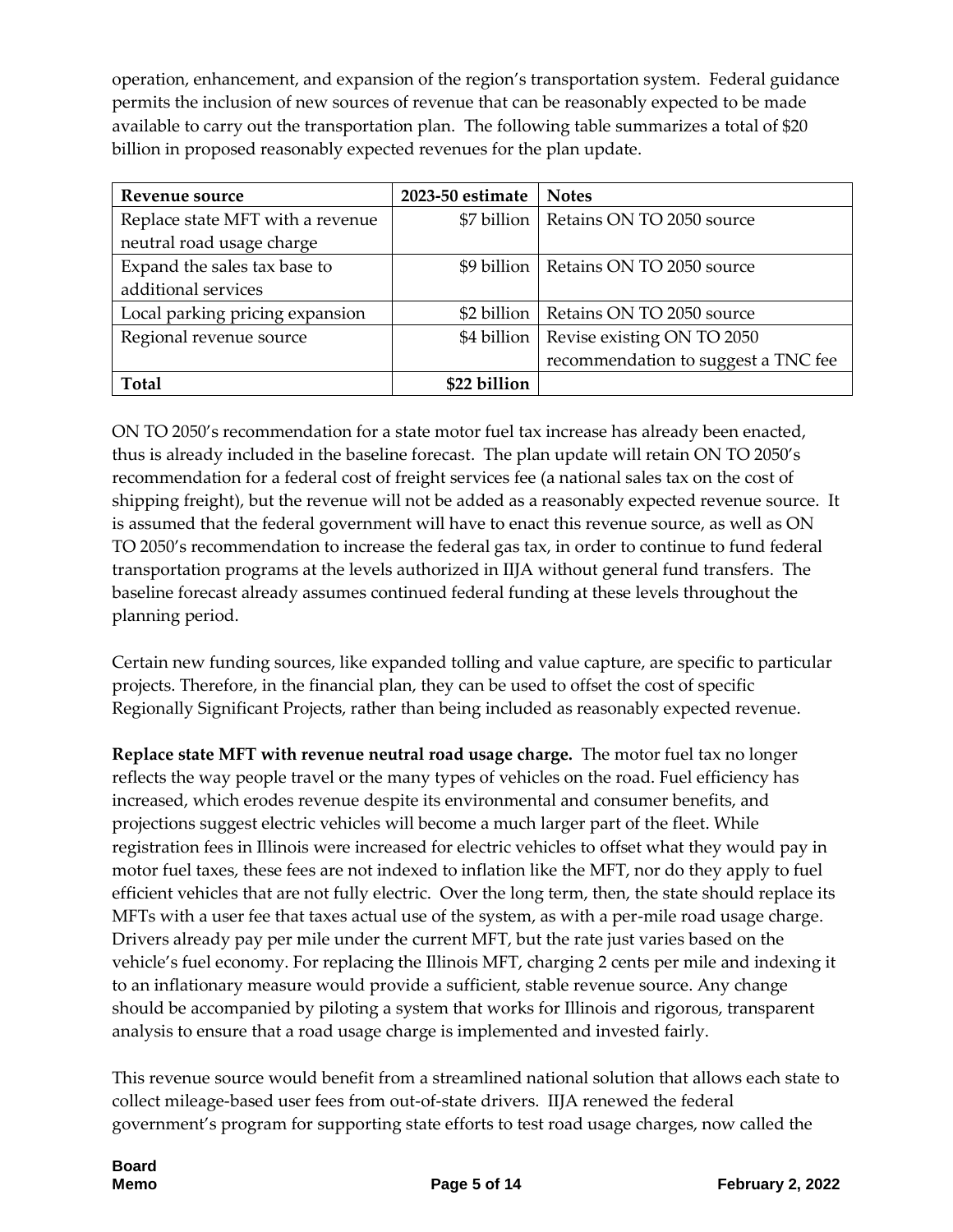Strategic Innovation for Revenue Collection, expanded the program to MPOs and local governments, and increased the federal share to 80 percent. IIJA also authorized a national pilot on road usage charges with planned participation from all 50 states, guided by a national advisory panel which is still to be formed.

**Expand the sales tax base to additional services.** Sales taxes in Illinois are imposed on a relatively narrow base, focused on tangible goods. Expanding the current base to include more services would generate additional revenue from existing state and local sources like the RTA sales tax, which supports transit operations in the RTA service area and other transportation and public safety purposes in the collar counties. The cost of operating the transit system continues to increase, yet consumption of services outside of the sales tax base is increasing faster than consumption of taxable goods. Expanding the base would also have the benefit of reducing economic distortions -- that is, inadvertently influencing consumers' purchase of different goods and services based on whether or not they are taxed -- and volatility in the sales tax, as well as providing tax revenue from service-based commercial land uses.

**Local parking pricing expansion.** Despite priced parking in some denser areas, the majority of parking spaces in the region are free. Priced parking has many benefits in areas with significant demand for parking. Free parking obscures the cost of driving and the cost of supportive infrastructure. Priced parking in areas with high parking demand would reduce the number of vehicle trips, helping to reduce vehicle emissions, alleviate congestion, and improve bus reliability. Municipalities should price more publicly owned parking spaces on streets and in municipal parking lots and garages to provide revenue for local multimodal transportation improvements and allow land to be transitioned to revenue-generating uses. In addition, municipalities could choose to implement variable parking rates, with higher prices charged at times and locations of peak demand or for certain vehicle types such as delivery trucks in business districts, allowing for more efficient use of available parking spaces.

**Regional revenue source**. Other than the RTA sales tax, which provides funding for transit operations, northeastern Illinois does not have a dedicated source of regional funding to provide for capital infrastructure investments. The State should enact such a revenue source for the seven counties to meet the region's unique transportation needs and to achieve comprehensive planning goals. The investments needed in the region to move the transit system toward a state of good repair, increase transit reliability, decrease freight delay, and reduce roadway congestion are significantly greater than the needs in other parts of Illinois.

Having the ability to impose a regional fee on transportation network company (TNC) rides would ensure that users pay a fair share for the use of public infrastructure and that fees can help offset the additional costs of air pollution, congestion, and the use of curb space. Illinois does not impose a fee or surcharge on TNC trips at the state level, though at least twelve other states have implemented such fees. CMAP's *Improving Equity in Transportation Fees, Fines, and Fares* report recommends that any regional fee on TNCs pursue equitable outcomes by supporting regional transit goals. To ensure that a fee is implemented equitably, any TNC fee should be levied as a percent of the total cost of the service, as opposed to a flat fee. This structure could incentivize shorter trips, such as those that connect to transit and discourage longer trips that may replace transit. To further support equitable mobility, some of the revenue should be utilized for investments that support an accessible and connected transit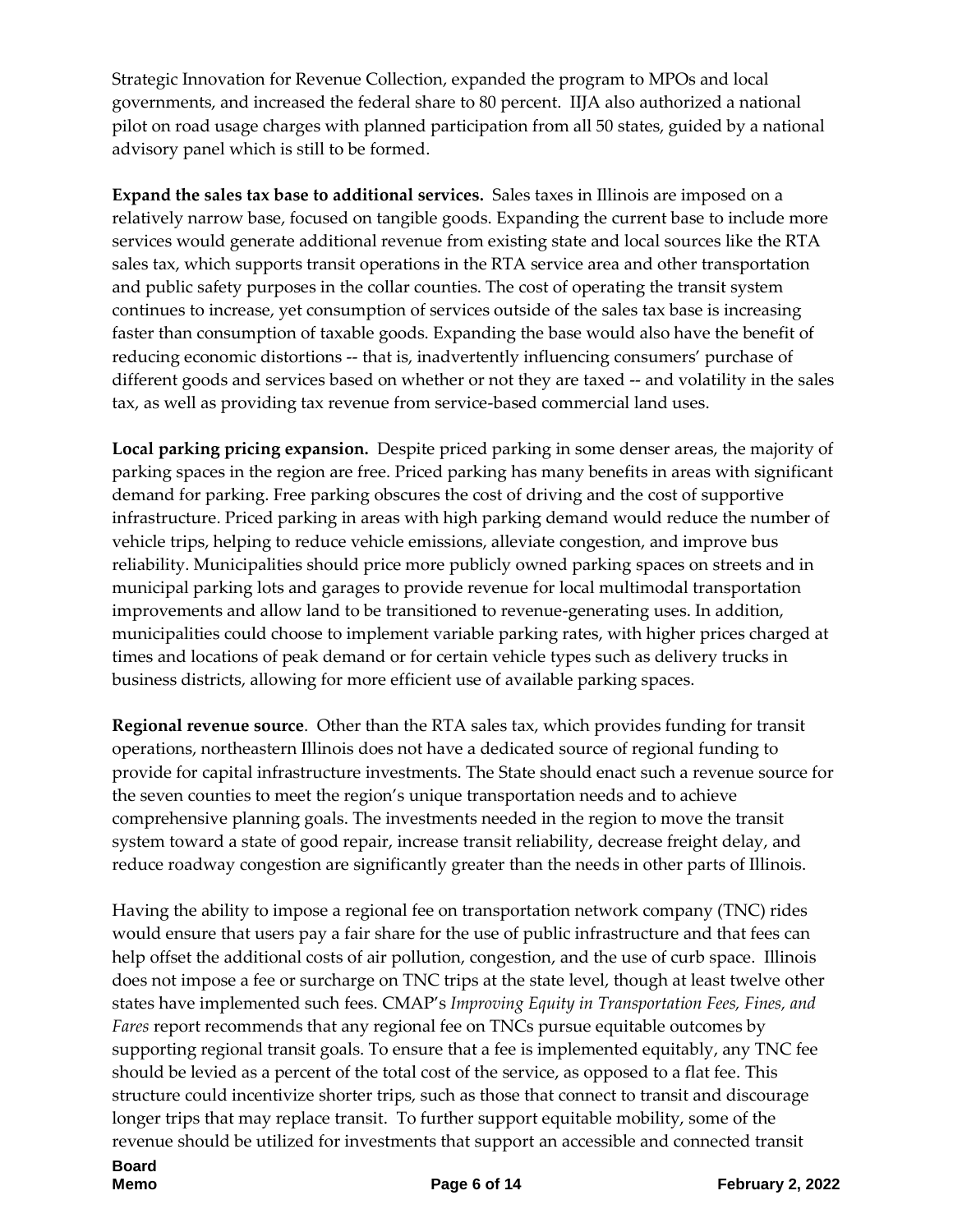system, including programs that leverage innovative partnerships with TNCs. Moreover, some TNCs have partnerships with transit operators, and rides taken through those partnerships should be exempt from a fee. Long term, if the region pursues an integrated fare payment system across mobility providers, TNC fees should be further used to incentivize transit by reducing or eliminating fees that link TNC rides and transit trips.

# **Forecast methodology**

This section will discuss the specific methodologies used for projecting revenues for ON TO 2050 update over the 2023-2050 planning period.

## **Baseline revenues**

Baseline revenues include funding sources the region currently receives for transportation purposes and do not include any new sources. The forecasts assume that northeastern Illinois will continue to receive revenues from federal, state, and local sources for constructing, operating, administering, and maintaining the current roadway and transit system.

## *Locally programmed federal revenue - \$13.9 billion*

These funds represent the annual federal apportionment that is passed to the Chicago region for programming. This includes the federal fund sources of CMAQ, Transportation Alternatives Program-Local, Carbon Reduction Program, Surface Transportation Program-Local, and Surface Transportation Program-Counties.<sup>1</sup> Revenue estimates through 2026 are based on CMAP estimates for expected funding from IIJA. Federal revenues to the region grew at a rate of 1.5 percent between 2010 and 2021. After 2026, revenues were assumed to increase annually by this same 1.5 percent rate.

## *Federal revenue from discretionary programs - \$10.4 billion*

Forecasted revenues include those allocated by the federal government at the discretion of U.S.DOT, rather than by formula. The region is assumed to receive a similar share of grants over the planning period as it has in recent years. Programs tend to vary over time, with current programs including New Starts, BUILD, INFRA, All Stations Accessibility Program, Congestion Relief Program, Reconnecting Communities Pilot Program, RAISE, Safe Streets and Roads for All, Active Transportation Infrastructure Investment Program, and Strengthening Mobility and Revolutionizing Transportation (SMART). Federal revenues to the region grew at a rate of 1.5 percent between 2010 and 2021. After 2026, revenues were assumed to increase annually by this same 1.5 percent rate.

## *Federal transit revenue - \$27.0 billion*

Forecasted revenues include State of Good Repair and Urbanized Area Formula Grant programs, as well as other federal transit formula grants.<sup>2</sup> Revenue estimates through 2026 are

1

<sup>1</sup> Se[e http://www.cmap.illinois.gov/mobility/strategic-investment/regional-transportation-programs.](http://www.cmap.illinois.gov/mobility/strategic-investment/regional-transportation-programs)

<sup>2</sup> For more information on Federal Transit Administration programs, see [https://www.transit.dot.gov/grants.](https://www.transit.dot.gov/grants)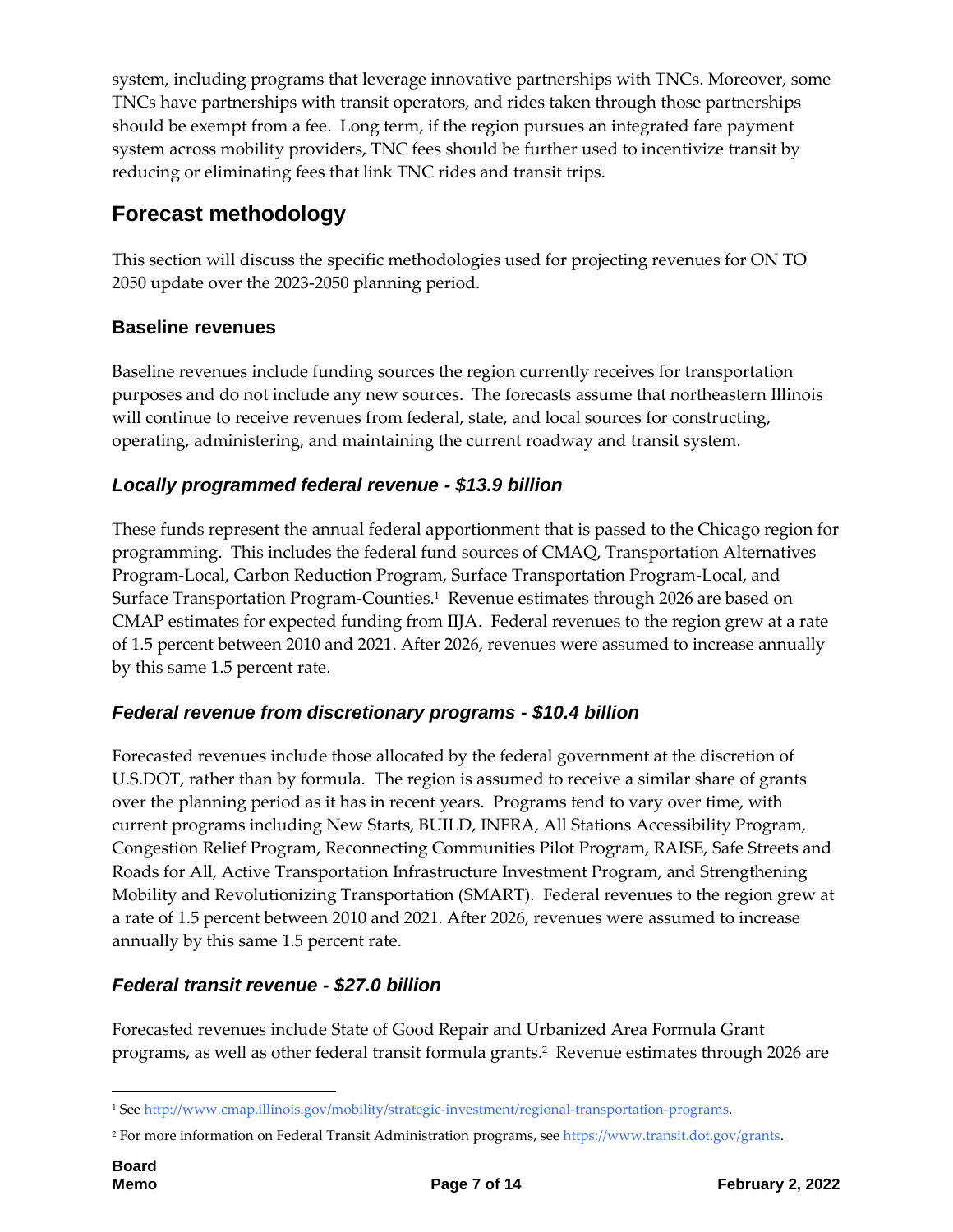based on CMAP estimates for expected funding from IIJA. Federal revenues to the region grew at a rate of 1.5 percent between 2010 and 2021. After 2026, revenues were assumed to increase annually by this same 1.5 percent rate.

#### *State-programmed federal highway revenue - \$29.6 billion*

These funds represent the annual federal apportionment programmed by the state of Illinois. This includes the federal fund sources of National Highway Performance Program; Surface Transportation Program; National Highway Freight Program; Highway Safety Improvement Program; Transportation Alternatives Program; Recreational Trails; the Bridge Investment Program; National Electric Vehicle Formula Program; and the PROTECT program. 3 Revenue estimates through 2026 are based on CMAP estimates for expected funding from IIJA, and 74.43 percent of the statewide total annual apportionment in those years was assumed to go to northeastern Illinois. Federal revenues to the region grew at a rate of 1.5 percent between 2010 and 2021. After 2026, 45 percent of the statewide total annual apportionment was assumed to go to northeastern Illinois, and revenues were assumed to increase annually by this same 1.5 percent rate.

#### *State motor fuel tax - \$46.6 billion*

The current MFT rate is 39.2 cents per gallon (46.7 cents per gallon of diesel). The base rate is indexed to inflation and was assumed to grow an average of 2.5 percent annually.

These funds include the portion of state motor fuel tax revenue retained by the Illinois Department of Transportation (IDOT) for the Road Fund and State Construction Account. After accounting for various statutory deductions, the region is assumed to receive 45 percent of these revenues for the purposes of funding state road construction and maintenance projects, estimated to total \$18.5 billion. The Regional Transportation Authority also receives funding based on allocations set in statute, which is forecast to total \$10.6 billion. This forecast also includes statutory disbursements to counties, townships, and municipalities, forecasted to total \$17.6 billion. Statutorily, Cook County receives a 16.74 percent share, and the remaining county share is based on motor vehicle registration fees received. Township share is based on share of mileage of township roads, and municipal share is based on population.

CMAP used forecasted annual vehicle miles traveled (AVMT) and average miles per gallon (MPG) to estimate revenue. For AVMT, CMAP used 2045 forecasts developed by the Illinois Department of Transportation, and extrapolated the forecast to 2050. Average annual percent change in AVMT between 2023-50 was 0.8 percent for passenger vehicles and 0.7 percent for other vehicles.

For passenger vehicle MPG estimates, CMAP created estimates based on National Highway Traffic Safety Administration (NHTSA) rules for Corporate Average Fuel Economy (CAFE) standards, estimated standards for 1978 through 2029 model years for cars and light trucks, and data about vehicle fleet from the Federal Highway Administration's 2017 National Household

<sup>1</sup> <sup>3</sup> For more information on Federal Highway Administration programs, see [https://www.fhwa.dot.gov/specialfunding.](https://www.fhwa.dot.gov/specialfunding)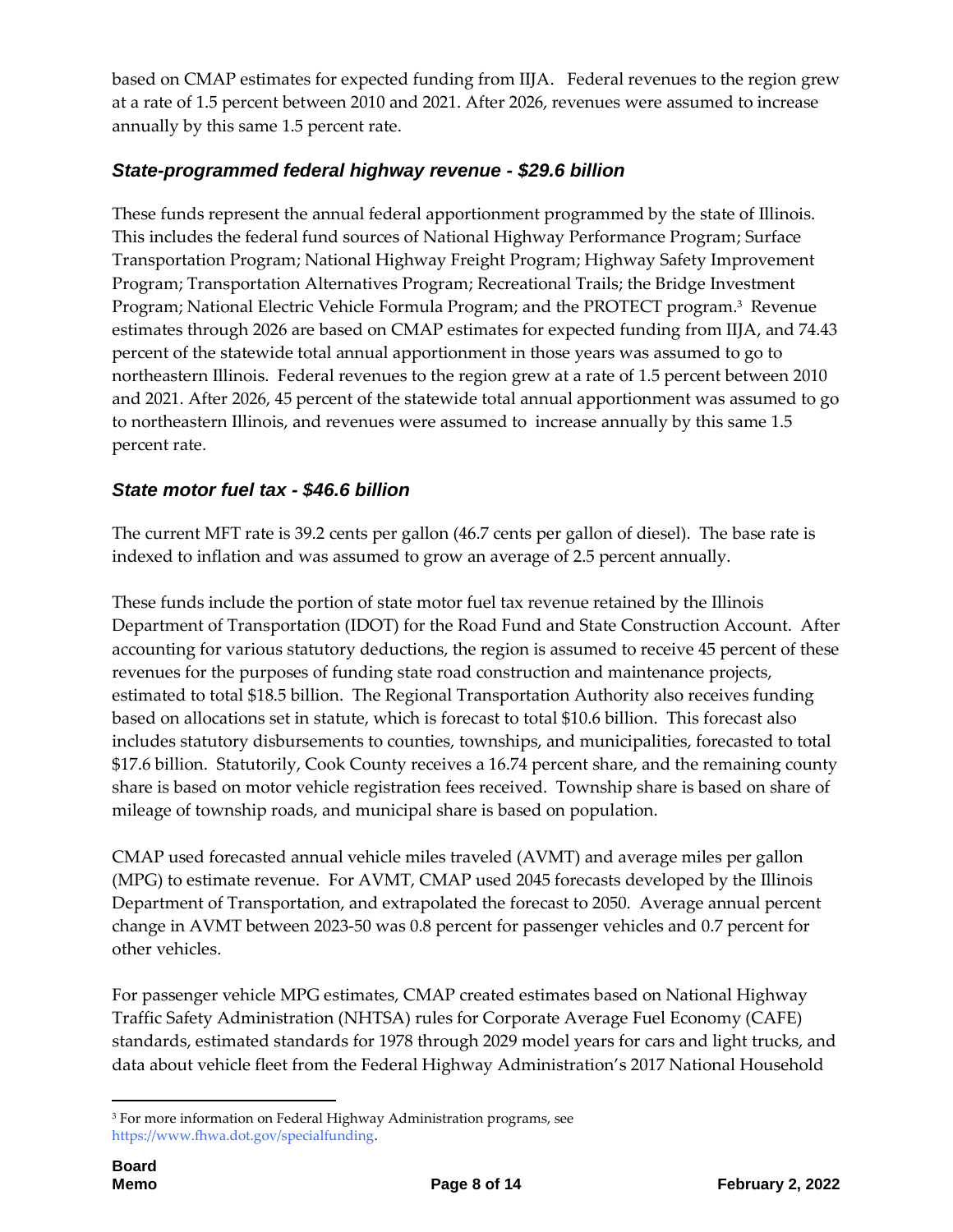Travel Survey. CMAP estimates that vehicle fuel economy for passenger vehicles statewide will reach a fleetwide average of 29.3 MPG by 2050. While these CAFE standards are currently being finalized by the federal government, fuel economy across the entire vehicle fleet is still expected to increase with consumer choice, new technology, and adherence to standards promulgated by other states. For non-passenger vehicles, MPG was assumed to improve with NHTSA fuel efficiency standards for medium- and heavy-duty vehicles.

## *Sales tax on motor fuel - \$5.8 billion*

The state's portion of the state retailer's occupation tax generated from the sale of motor fuel will be deposited in the Road Fund, with increasing portions allocated to the Road Fund during 2023, 2024, and 2025, and 100 percent in 2026 and thereafter. The forecast uses average Midwest gas prices from the U.S. Energy Information Administration from the past year, \$2.51 for regular and \$2.82 for diesel, and deducts various taxes included in the prices. The forecast assumes that the price of motor fuel will grow at a rate of 0.1 percent annually. Gallonage assumptions are the same as above.

#### *State motor vehicle registration fees and other state fees - \$32.5 billion*

These revenues include annual vehicle registration fees, certificate of title fees, overweight fines, permit fees, and operator's license fees collected by the State that are deposited into the Road Fund and State Construction Account. Motor vehicle registration fee revenues to the Road Fund and State Construction Account were assumed to grow at a rate of approximately 0.5 percent annually. Other types of fees in this category were forecast to grow approximately 1.8 percent annually. The region is assumed to receive 45 percent of these revenues for the purposes of funding state road construction and maintenance projects. Recent fee increases enacted as part of Rebuild Illinois are included here, but future fee rate increases were not assumed in this category, as they would likely be accounted for in future state capital programs.

## *State capital program - \$39.2 billion*

State capital programs are typically funded with a variety of revenue increases, including fee increases on sources like vehicle registration and certificate of title. It is assumed that the state will enact a capital program two additional times during the planning period, in ten year intervals. Funding levels were assumed to grow 2.5 percent annually, with Rebuild Illinois funding levels assumed as the baseline.

## *Tollway revenue - \$74.7 billion*

This forecast includes toll revenues forecasted to be collected on the 294-mile system, as well as other operating revenues. The current toll rate structure went into effect in 2012, with the commercial rate adjusted annually for inflation. Toll revenue projections were derived from estimates prepared for the Illinois Tollway by CDM Smith in November 2020. The projection assumed that the annual adjustment in commercial toll rates would be 2 percent annually. CMAP also included an assumption of two passenger toll rate adjustments throughout the planning period. Other operational revenues, such as concessions and miscellaneous income, were forecast to grow at a compound rate of 2.3 percent annually.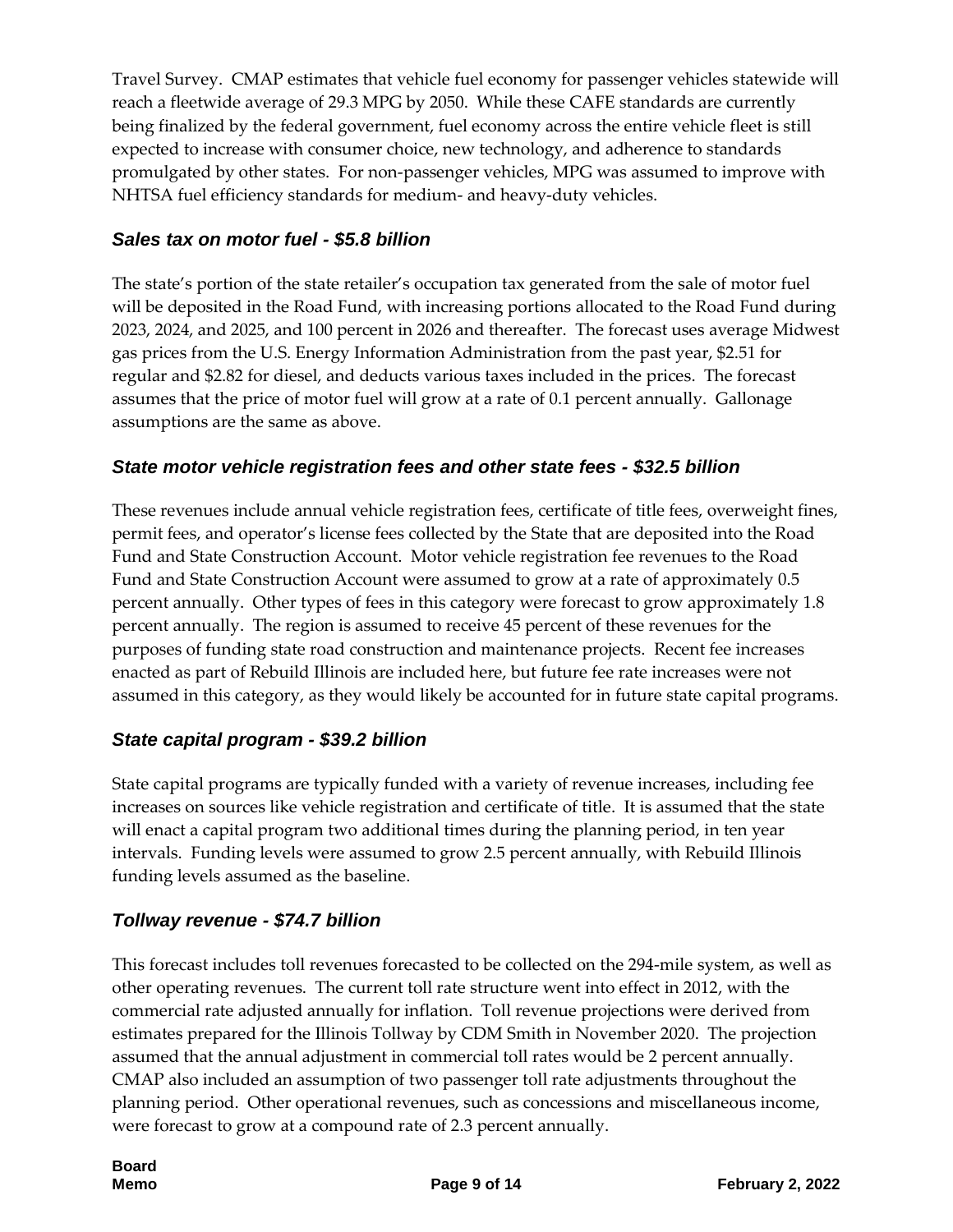## *State Public Transportation Fund - \$18.4 billion*

These funds represent state matching funds for transit, which are equal to 30 percent of Regional Transportation Authority (RTA) sales tax, state use tax disbursements to the RTA, and the portion of Chicago real estate transfer tax revenues reserved for the CTA. The forecast equals 30 percent of the forecasts of these revenues.

#### *Other state transit - \$0.7 billion*

The State has provided funding annually to support Pace Americans with Disabilities Act (ADA) Paratransit service since 2010. The State also provides reduced fare reimbursements to the service boards. Both reduced fare reimbursements and ADA support are forecast to remain at current levels annually for the planning period, \$17.6 million and \$8.4 million respectively.

## *RTA sales tax - \$65.9 billion*

The RTA sales tax is equivalent to 1.25 percent of sales in Cook County (including the RTA sales tax and the RTA's share of the state sales tax) and 0.75 percent of sales in DuPage, Kane, Lake, McHenry, and Will counties. The RTA receives two-thirds of the collar county revenues. Sales tax revenues accruing to the RTA are assumed to grow 2.8 percent annually throughout the planning period. The RTA also receives disbursements of state use tax, which are expected to grow at a rate of 3.3 percent on average.

A third of collar county revenues generated from the RTA sales tax, Collar County Transportation Empowerment Funds, are returned to DuPage, Kane, Lake, McHenry, and Will counties to be used for roads, transit, and public safety. During the planning period, revenues total \$6.7 billion and annual growth averages 3.0 percent. Growth assumptions were based on projected population growth combined with inflationary assumptions.

## *Chicago real estate transfer tax (RETT) - \$2.2 billion*

The \$1.50 per \$500 of value of the City of Chicago's RETT is transferred to the Chicago Transit Authority (CTA). Revenues were forecast to grow at an average rate of 2.7 percent annually.

#### *Transit passenger fares and other transit operating revenue - \$45.8 billion*

This includes passenger fares for the CTA, Metra, Pace, and Pace ADA and other revenues for the RTA, CTA, Metra, Pace, and Pace ADA such as advertising revenue, investment income, and Medicaid reimbursements. Revenues were forecast to grow at an average rate of 2.0 percent annually. To the extent that ridership does not substantially return to normal levels by the beginning of the planning period, it is assumed that fare revenue will be supplemented by other federal or state operating support. Other operating revenues are assumed grow at a rate of 1.2 percent annually, based on assumed rates of growth in system revenue and ridership.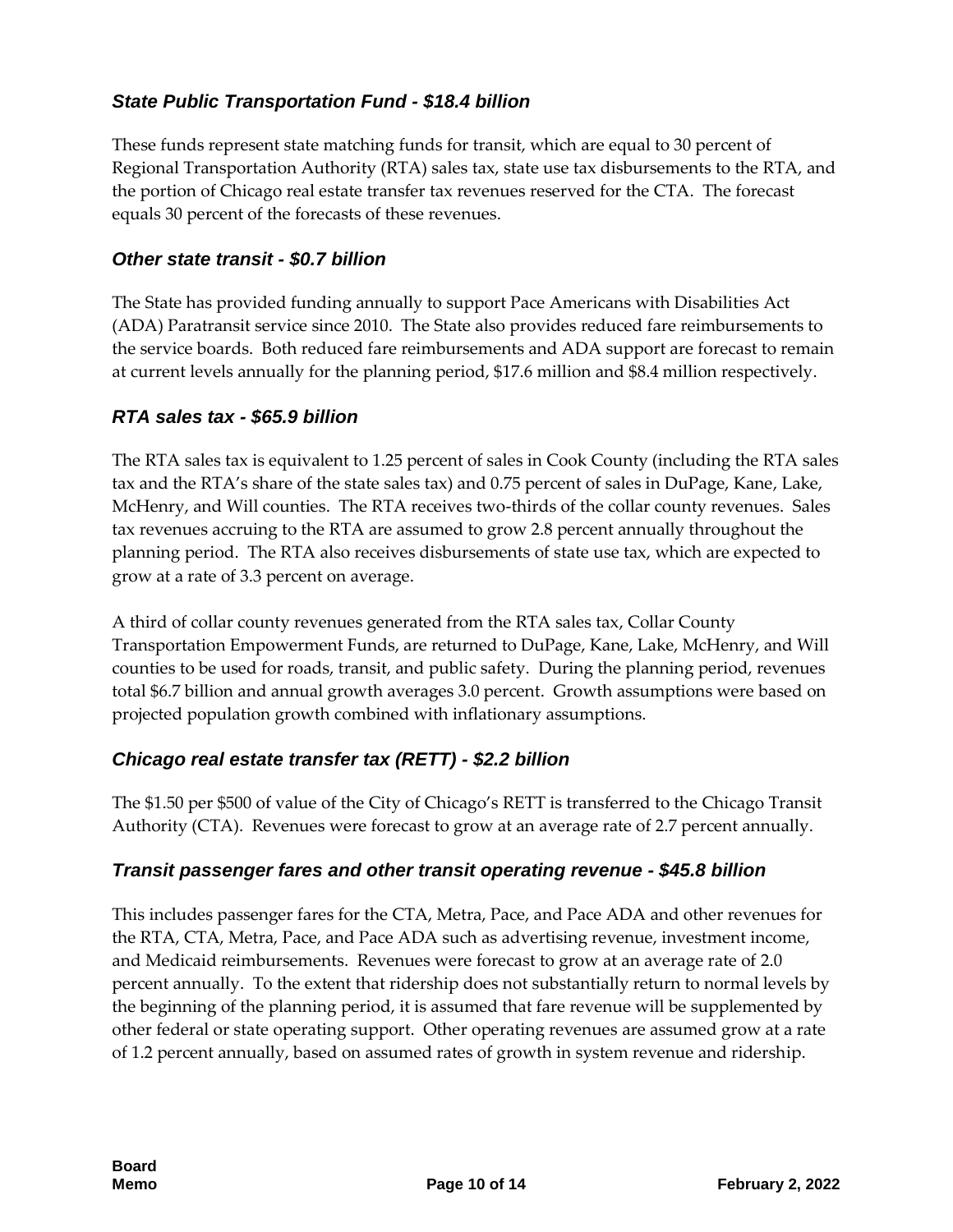#### *Other local revenues - \$76.9 billion*

These are funding sources used for transportation purposes by counties, townships, and municipalities, such as property tax revenue, sales tax revenue, local motor fuel taxes and impact fees. Revenues were calculated for municipalities and townships using 2017 U.S. Census of Governments data. County revenues were obtained from recent county budget documents. Revenues were adjusted to the current year using the change in the Consumer Price Index and population growth. To forecast to 2050, growth rates for CMAP population forecasts were added to an annual 2.5 percent inflationary adjustment. Average annual growth regionwide was 3.0 percent.

County MFTs for DuPage, Kane, Lake, McHenry, and Will counties were forecast separately using the same methodology for the state MFT, although baseline fuel economy was derived separately for each county, and AVMT growth was calculated using growth rates in AVMT for each county for each air quality conformity analysis year. These revenues are expected to total \$2.4 billion over the planning period.

#### **Reasonably expected revenues**

Reasonably expected revenues are estimated based on reasonable assumptions for how these recommendations for transportation funding sources could be implemented. The following methodology is intended to be congruent with CMAP recommendations, but the assumptions do not necessarily constitute proposals for precisely how these would be imposed.

#### *Replace state MFT with a revenue neutral road usage charge - \$7 billion*

Northeastern Illinois would receive revenues from replacing the state motor fuel tax with a road usage charge in the first five years of the planning period at a rate of 2 cents per mile. The rate would be indexed to an inflationary measure, assumed to be 2.5 percent annually for the purposes of the forecast. The forecast assumes that fund would accrue to northeastern Illinois in the same manner as the state MFT currently does.

#### *Expand the sales tax base to additional services - \$9 billion*

Expansion of the sales tax to additional services would result in additional RTA sales tax revenues, as well as state sales tax disbursements to the RTA. The forecast assumes that additional consumer services would be added to the sales tax base in approximately 2026, resulting in a 15 percent increase in the base. Revenues are assumed to grow at a rate of 3.6 percent annually, which is the average annual growth rate for personal consumption expenditures in Illinois for certain consumer services over the prior twenty years. The forecast assumes no additional Public Transportation Fund revenue. This forecast does not include revenues that would accrue to the state or other local jurisdictions due to a sales tax base expansion.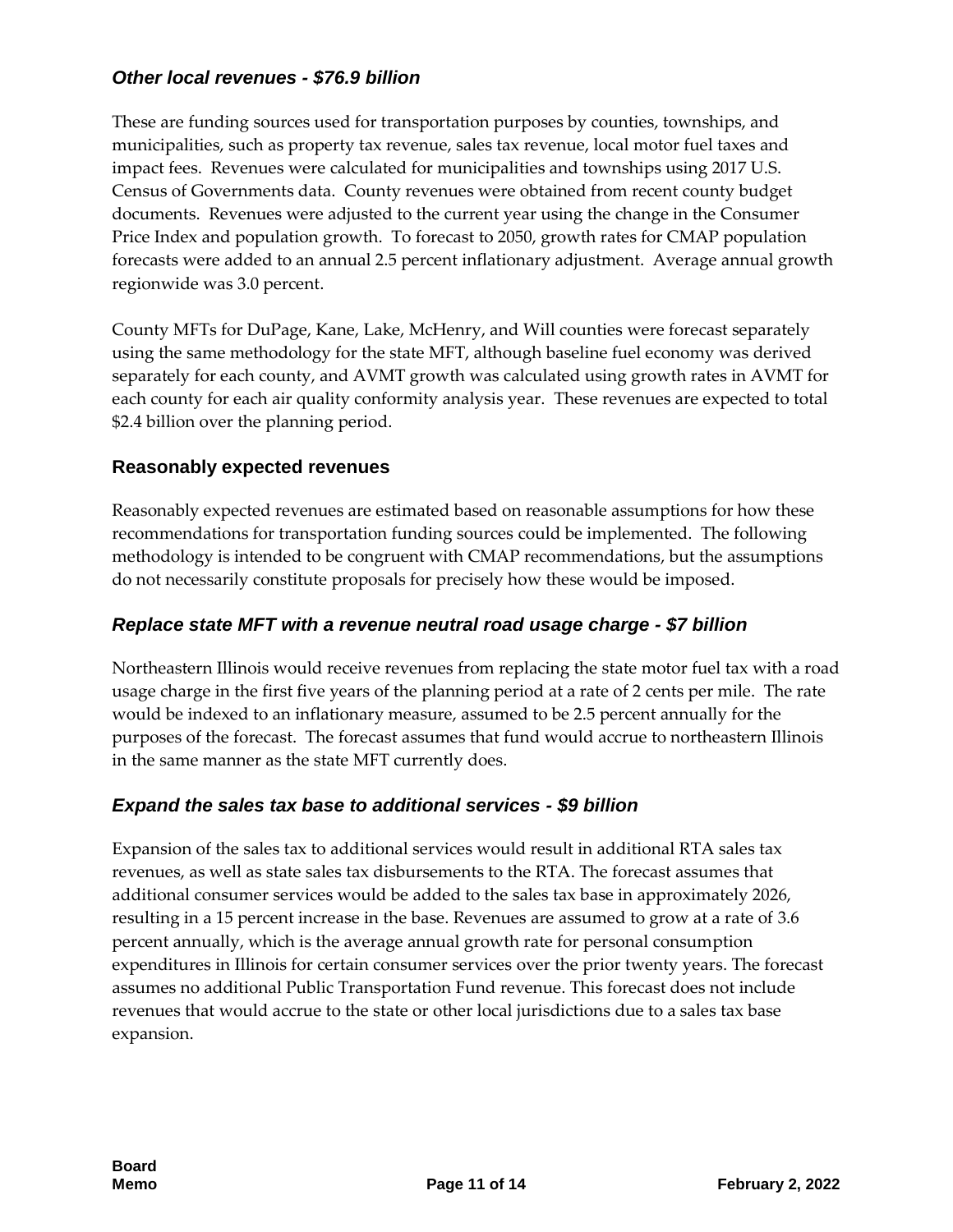## *Local parking pricing expansion - \$2 billion*

Municipalities in the region would increase the number of priced parking spots in the region throughout the planning period. Pricing of unpriced parking spots would be phased in annually, starting with 600 spaces in the first year. The number of priced spaces would accelerate as the concept gained popularity. Prices and rate structures would vary by location, and it was assumed that the regional average would total \$5 per day, with inflationary rate increases of 2.5 percent annually for the purposes of this forecast. Given the local nature of parking pricing, these revenues be used for local transportation investments.

#### *Regional revenue source - \$4 billion*

Given the unique investment needs of northeastern Illinois, a regional revenue source could help match federal funds, implement regional transportation priorities, and advance modernization initiatives. The forecast assumes that the regional revenue source would be imposed as a 5 percent fee on the trip fares paid to TNCs. Base trip and fare assumptions for the region were derived from an analysis of City of Chicago data and CMAP's My Daily Travel survey. The forecast assumes the tax base would grow 2.5 percent annually throughout the planning period as a result of increases in trips and fares.

#### **Operations and administration expenditures**

This category includes the cost of administering, operating, and servicing debt for the region's existing roadway and transit system. This assumes no operational enhancements, but the continued operation of the existing system. This includes employee costs, rent, utilities, noncapital repairs, fuel, debt service, as well as other costs needed to administer daily operations of the transportation system.

#### *Roadway expenditures - \$120.0 billion*

The forecast consists of operations and administrative costs for IDOT District 1, Illinois Tollway, counties, townships, and municipalities, including Tollway debt service and state debt service for Series A bonds. Tollway and IDOT District 1 operating and administrative expenditures were forecasted linearly based on the most recent 20 years of available data. During the planning period, annual growth averaged 2.6 percent for IDOT District 1 and 2.1 percent for the Illinois Tollway. Tollway interest payments were forecast based on past trends, and growth averaged 2.0 percent annually during the planning period. Series A bond payments were forecast to grow linearly at an average rate of 1.8 percent annually during the planning period, and it was assumed that 45 percent of these costs were attributable to the region.

County budget documents provided baseline county expenditures for 2019. Municipal and township expenditures were estimated from the local highway operations expenditures reported to the 2017 Census of Governments, and adjusted to the current year based on inflation and population growth. County, township, and municipal expenditures were assumed to grow at an average rate of 3.0 percent annually during the planning period due to growth in the region's population and growth in inflation.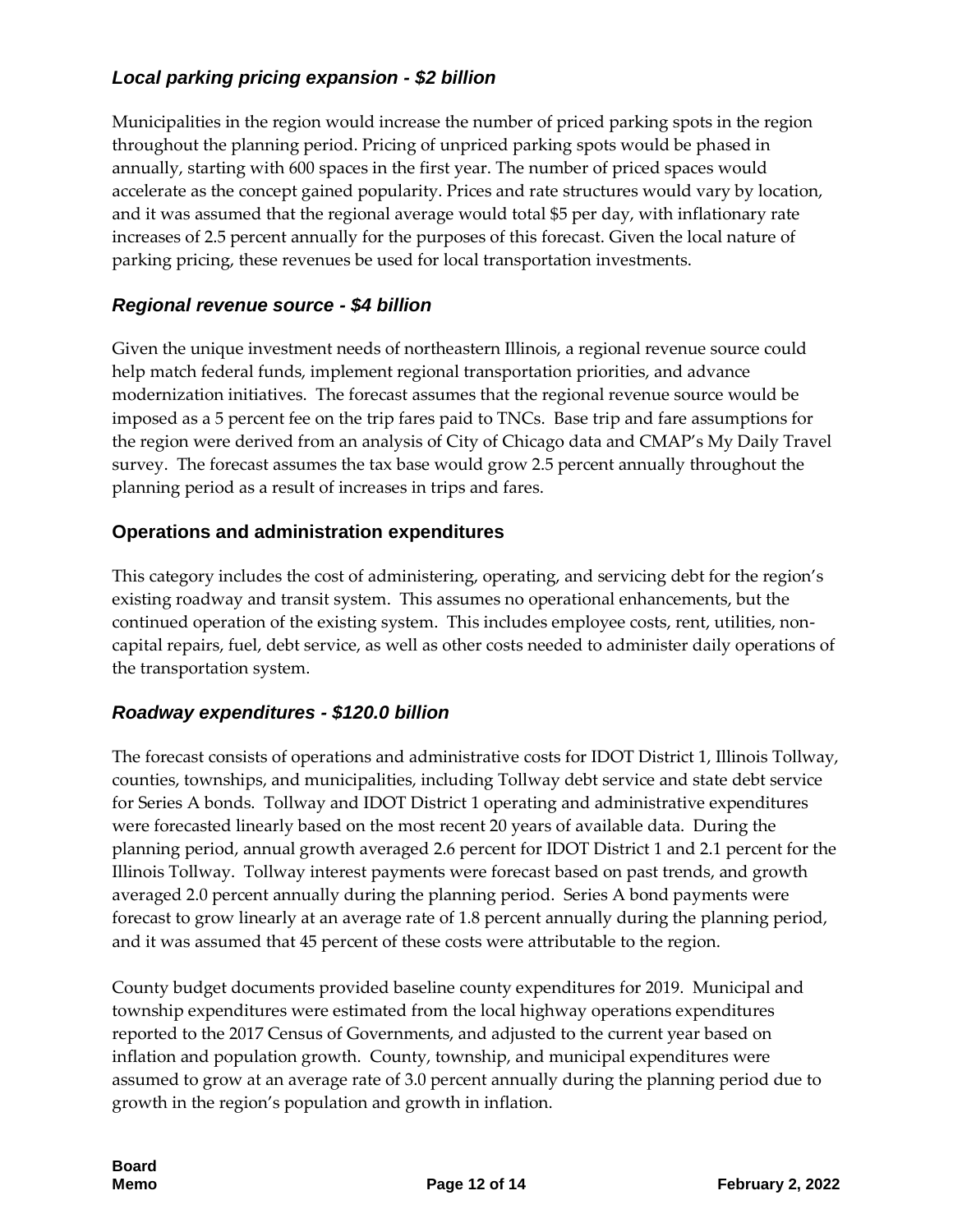## *Transit expenditures - \$136.3 billion*

The forecast includes operating, administration, and debt service costs for the RTA, CTA, Metra, Pace, and Pace ADA. Operating and administrative expenditures were forecast to grow an average of 2.7 percent annually during the planning period. The interest portion of debt service payments were forecasted to grow an average of 0.7 percent annually.

#### **Capital maintenance expenditures to maintain current asset conditions**

The forecast includes the cost of capital maintenance on the region's roadway and transit system based on maintaining current conditions. The expenditure forecast is based on the investment needed to keep these conditions constant and not increase the backlog of facilities in fair or poor condition. These expenditure forecasts include capital maintenance expenditures completed in tandem with RSPs but do not include any costs that would address a need for increased capacity on the transportation system.

Based on analysis and input from transportation agencies, staff inflated maintenance unit costs for year-of-expenditure using a 2.5 percent rate, which was also used in ON TO 2050. Over the past 20 years, the average annual percent change in the U.S. Consumer Price Index was 2 percent. FHWA's National Highway Construction Cost Index has experienced average annual increases of 2.2 percent over the past decade.

## *Roadway capital expenditures - \$109.4 billion*

Capital maintenance includes costs for expressways, arterials, collectors, local roads, bridges, and signals. The scenarios used assumed that current asset conditions would be maintained during the planning period. Various transportation departments provided feedback on modeling assumptions, unit costs, and lifecycle assumptions.

For roadways with condition data, CMAP staff used IDOT's asset management spreadsheet tool to forecast the cost to maintain pavement condition in its current condition. IDOT's tool is able to evaluate the impacts of different investment options for both pavements and bridges. CMAP only utilized the pavement tool because CMAP had its own in-house bridge model already developed. The spreadsheet tool facilitates the analysis of programming funds for different pavement treatments using deterioration rates and treatment costs. Overall, 90 percent of the roadway miles included in the model are in acceptable condition (Interstates 89 percent, other NHS 92 percent, and other IDOT facilities 87 percent).

The main inputs for the IDOT tool are pavement condition and roadway improvement costs. Pavement condition, measured in Condition Rating Survey (CRS), used in the model came from the 2020 Illinois Roadway Information System public file. The roadway miles were broken down by facility type and CRS rating. The roadway improvement costs used in the model were developed through collaboration with CMAP stakeholders. The improvement costs were broken down by improvement and facility type (Interstate and Non-Interstate). Upcoming IDOT and Illinois Tollway pavement improvement projects were accounted for in the forecast.